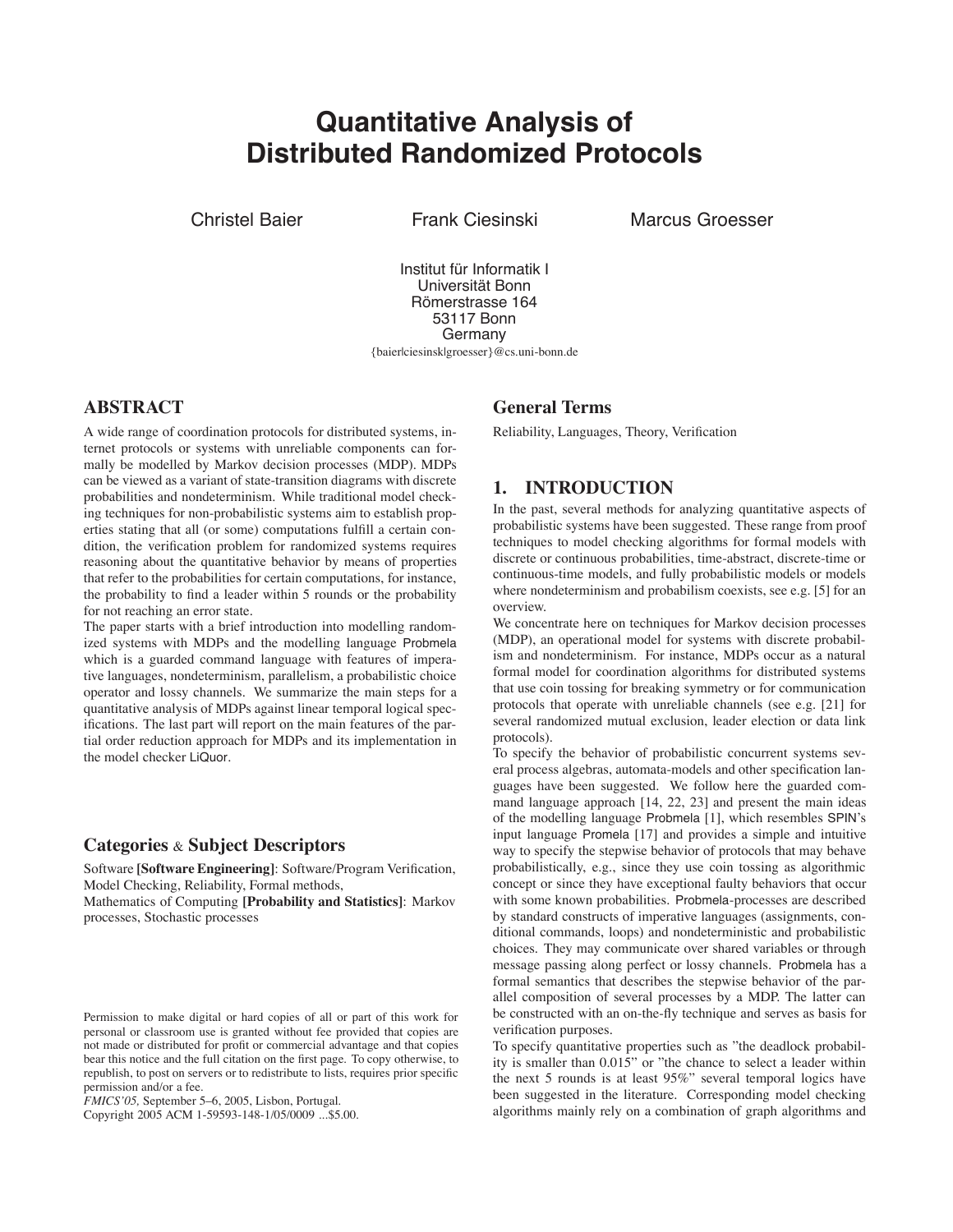automata-based techniques as they are known for non-probabilistic systems combined with techniques for solving linear programs [9, 7, 10, 12, 6]. Thus, verifying probabilistic systems against quantitative properties is even harder than the purely qualitative verification problem for non-probabilistic system. In particular, the state space explosion problem is even more critical for MDPs than in the non-probabilistic case. To handle the state space explosion problem several methods that have been developed for non-probabilistic systems were adapted to Markovian models. Most popular is the symbolic approach with multi-terminal binary decision diagrams [2] which has been implemented in the model checker Prism and successfully applied to many types of probabilistic systems [20]. The MDP model checker Rapture [19] uses an iterative abstractionrefinement algorithm which groups states into blocks and iteratively refines the blocks with a bisimulation-like partitioning technique. These approachs focus on the verification of branching time properties. Recently, it has been shown that also the partial order reduction approach can be adapted to MDPs and linear [4, 11] or branching [3] time properties. The goal is reducing the operational model to be analyzed by ignoring certain transitions (and states) that are redundant due to the interleaving semantics of distributed systems. Partial order reduction yields the basis of the forthcoming model checker LiQuor that takes as input a Probmela-program P and a linear temporal logical formula  $\varphi$  and calculates the probability that  $\varphi$  holds for P by solving a linear program for the MDP of a reduced model.

*Organisation of the paper.* In this paper, we summarize the main concepts of the forthcoming model checker LiQuor that implements the partial order reduction technique in the context of a quantitative analysis of randomized protocols against  $\omega$ -regular linear time specifications. Section 2 provides with a brief introduction to modelling randomized protocols by the specification language Probmela which yields an operational semantics by means of an MDP. The main steps to compute the (extremal) probabilities for linear time properties are summarized in Section 3. Section 4 explains how these techniques can be supported by the partial order reduction approach and how they are realized in the model checker LiQuor.

# **2. THE MODELLING LANGUAGE** PROBMELA

A probabilistic variant of SPIN'sinput language Promela [17], called Probmela, has been introduced in [1] as description language for probabilistic concurrent programs. The idea is to describe the processes that run in parallel by a guarded command language, similar to the high-level description languages pGCL [22, 23] and MoDeST [8]. A Probmela-program  $P = P_1 || \dots || P_n$  consists of finitely many processes *Pi* that run in parallel and might communicate over shared variables or (synchronous/fifo) channels.

$$
P ::= \textsf{skip} \mid x := \textsf{expr} \mid x := \textsf{random}(V) \mid P_1; P_2 \mid
$$
\n
$$
\underbrace{\mathbf{IF}}_{\mathbf{DO}} :: \textsf{bexpr}_1 \Rightarrow P_1 \dots :: \textsf{bexpr}_n \Rightarrow P_n \mid \mathbf{FI} \mid
$$
\n
$$
\underbrace{\mathbf{DO}}_{\mathbf{PIF}} :: \textsf{bexpr}_1 \Rightarrow P_1 \dots :: \textsf{bexpr}_n \Rightarrow P_n \mid \mathbf{OD} \mid
$$

The main ingredients to specify the behavior of the processes that run in parallel are deterministic and randomized assignments, sequential composition, conditional commands (IF-FI), loops (DO-OD) and a probabilistic choice operator (PIF-FIP).

The abstract syntax of this basic language is shown above where *x* is a program variable (e.g., type boolean or integer), expr an expression of the same type as *x*, bexpr*<sup>i</sup>* boolean expressions (called *guard*) and  $\pi$ <sup>*i*</sup> "probabilities", i.e., values in the interval [0, 1] such that  $\pi_1 + \ldots + \pi_n = 1$ . Probmela also allows for the special guard "else" with the intuitive meaning that no other guard is satisfed. In addition, Probmela has several other features like atomic regions, process instantiation or substochastic distributions that are not explained here. Message passing over channels will be explained later.

The atomic command skip means an atomic step which does not change the values of the variables or contents of the channels. The meaning of deterministic assignment is obvious. For the randomized assignment  $x :=$  random(*V*) we assume that *V* is a finite subset of the domain of variable *x* and that a value  $v \in V$  is assigned to *x* according to a uniform distribution.

The intuitive behavior of  $P = \underline{PIF} [\pi_1] \Rightarrow P_1 ... [\pi_n] \Rightarrow P_n \underline{FIP}$  is that first  $P$  resolves a probabilistic choice by which  $P_i$  is selected with probability  $\pi_i$ . The meaning of conditional commands and DO-OD-loops is roughly as in Promela.

The terms  $bexpr_i \Rightarrow P_i$  are called guarded commands with their usual meaning: if the boolean expression bexpr*<sup>i</sup>* is true then subprocess  $P_i$  can be executed. More precisely, in  $P = \mathbf{IF}$  :: bexpr<sub>1</sub>  $\Rightarrow$ *P*<sub>1</sub> ... :: bexpr<sub>n</sub>  $\Rightarrow$  *P*<sub>n</sub> **FI** there is a nondeterministic choice between the processes  $P_i$  where the corresponding guard bexpr<sub>i</sub> holds for the current variable evaluation. If none of the guards bexpr*<sup>i</sup>* holds then process *P* "blocks" which essentially means that *P* waits until another process changes the values of the program variables such that one of the guards bexpr*<sup>i</sup>* evaluates to true.

The meaning of  $P = \underline{DO}$  :: bexpr<sub>1</sub>  $\Rightarrow$   $P_1$  ... :: bexpr<sub>n</sub>  $\Rightarrow$  $P_n$  **OD** is similar, the difference being that the nondeterministic choice between the processes  $P_i$  with valid guards continues until none of the guards holds, in which case *P* terminates.

The guards of a  $I\bar{F} - F\bar{I}$  or  $DO - OD$  statement need not to be disjoint. The nondeterminism between the enabled guarded commands can be useful, for instance, for underspecification (where alternatives for the allowed behaviors are specified) or for modelling the interface with an unpredictable environments (e.g., other programs or human users).

Message passing via channels is provided in Probmela in form of atomic communication actions *c*!expr (sending the current value of expr along *c*) and *c*?*x* (receiving a value for variable *x*). The classical (synchronous) handshaking of two processes is obtained by declaring *c* as a synchronous channel, while for asynchronous message passing *c* has be declared as a FIFO channel with fixed (and finite) capacity. In addition, FIFO channels can be perfect or unreliable. In the latter case, the user might specify the probability for losing a message while inserting into the buffer. Other variants of faulty channels, e.g., FIFO channels that might lose or corrupt buffered messages, could be handled in a similar way. The terms *c*!expr and *c*?*x* can also be used in the guards in which case they are treated as boolean expressions with the meaning that a communication guard fails if there is no communication partner in the case of synchronous communication or if the corresponding write- or read-operation for a FIFO channel *c* is not enabled, since the buffer is full or empty, respectively.

For an example, Fig.1 shows the Probmela-code for the randomized leader election protocol a la [18]. The goal is to choose a leader among *n* processes  $P_1$ ,...,  $P_n$  that are arranged in a ring by a sequence of random decisions that are made by each participating process independently. Each process owns a channel out of an array *c* of *n* channels, and has a process id in  $\{1, \ldots, n\}$ . We refer to the process id and the predeccor by *MY*\_*PID* and *MY*\_*PRED*. In addition, any process uses the local boolean variables *tmp* and *is\_active*. Furthermore, we use a shared variable *noa* which serves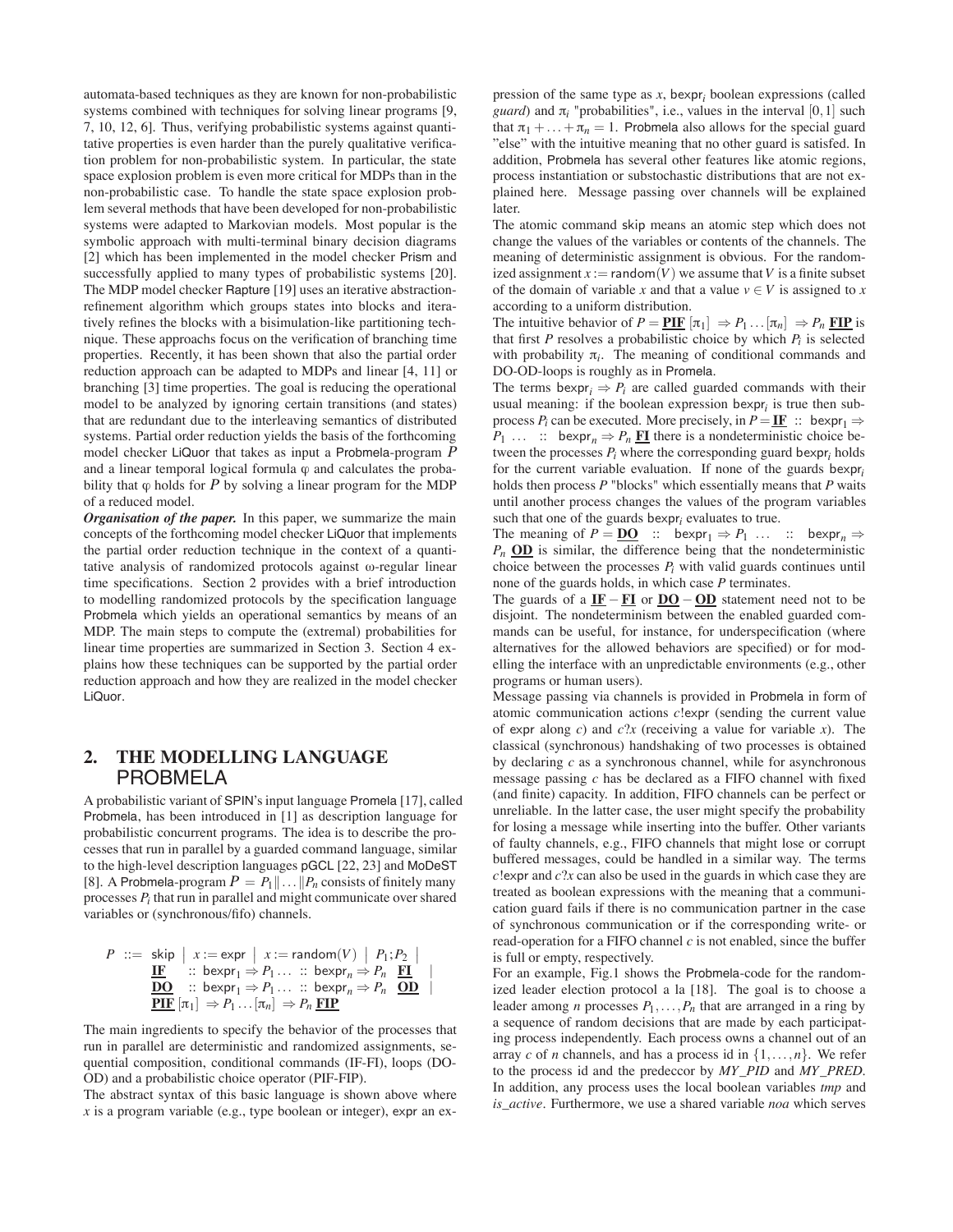

**Figure 1: Randomized leader election a la [18]**

as counter for the active processes which means the number of processes that are still candidates for the leadership. The initial value of *noa* is *N*. At the beginning each process is in state active (line 1), picks a value  $my\_choice \in \{0,1\}$  randomly and sends it over its channel, stated by the output command *c*[...]! (lines 2 and 3). The successor reads this choice and goes to passive mode (where it only passes incoming messages, lines 5 and 9) when its value was 0 and its predecessor's value was 1, in which case variable *noa* is decremented. Eventually *noa* becomes 1 which means that a leader has been elected.

*Operational semantics..* The stepwise interleaving behavior of a Probmela program can be formalized by a Markov decision process (MDP). We skip the formal semantics by means of SOS-rules for the processes and programs here, which (together with other examples such as the IPv4zeroconf protocol) can be found in [1]. Instead we provide the definition of a MDP and sketch the ideas for the operational semantics.

A *Markov decision process* is a tuple  $M = (S, \text{Act}, P, s_0, \text{AP}, \text{label})$ where *S* is a finite set of states, Act a finite set of actions,  $P : S \times$ Act  $\times S \rightarrow [0,1]$  is the three-dimensional transition matrix which specifies the enabled actions in state *s* and their probabilistic effect,  $s_0 \in S$  the initial state, AP a set of atomic propositions and label :  $S \rightarrow 2^{AP}$  the labeling function that assigns to any state *s* the set of atomic propositions that are assumed to hold in *s*. We require that for all states *s* and actions *a*,  $\sum_{t \in S} \mathbf{P}(s, a, t) \in \{0, 1\}.$ 

Act(*s*) = {*a* ∈ Act : ∃*t* ∈ *S*.**P**( $\overline{s}$ ,*a*,*t*) > 0} denotes the set of enabled actions in state *s*. Intuitively, if the current state is *s* then there is a nondeterministic choice between the enabled actions in *s*. If action  $a \in \text{Act}(s)$  is selected then  $P(s, a, t)$  denotes the probability for reaching state *t*.

Given a Probmela-program  $P = P_1 || \dots || P_n$  then the states in the associated MDP have the form  $s = \langle \ell_1, \ldots, \ell_n, \eta, \xi \rangle$  where  $\ell_i$  is the current location of process  $P_i$  (value for the control variable for process  $P_i$ ),  $\eta$  is an evaluation for the variables (i.e., a function that assigns values to the variables) and  $\xi$  an evaluation for the FIFO channels (i.e., a function that assigns to any FIFO channel *c* the word describing *c*'s current content).

For the initial state, we require that the  $\ell_i$ 's are the starting locations for the processes, all FIFO channels are empty and the variables have certain default values. The transition relation describes the one-step behavior of  $P$  which could be an individual step of one process  $P_i$  with no synchronous communication action or a handshaking of two processes  $P_i$  and  $P_j$  via complementary synchronous communication actions. Non-trivial distributions with two or more successor states can be obtained if *Pi* performs a probabilistic choice (PIF-FIP), a randomized assignment or a writeoperation into a lossy FIFO channel.

The action names for the transitions are only needed for technical

reasons. The atomic propositions that serve as labels for the states can be any assertion about the locations of the processes, the values of the program variables or the contents of the channels. For instance, there might be atomic propositions stating that "the current location of  $P_3$  is line 167 of  $P_3$ 's Probmela-code" or "*x* < *y* − 5" or "the buffer of channel *c* is empty".

### **3. VERIFYING QUANTITATIVE PROPERTIES**

We now turn to the question how to reason about the probabilitistic behavior of a randomized protocol modelled in Probmela or some other formalism with an operational MDP-semantics. As it is standard for the verification of distributed systems, the most popular approach performs a "worst-case" analysis that ranges over *all* potential resolutions of the nondeterminism, i.e., the selection of one of the enabled actions in the current state. If none of the processes of a Probmela-program contains nondeterministic choices then the selection of one action per state means chosing the process which performs the next step (two processes in case of a synchronous handshaking).

For MDPs the standard notion of a probability measure assumes a fixed instance, often called scheduler, policy, strategy or adversary, that resolves the nondeterministic choices by chosing one enabled action for the current state *s* and the system history (formalized by a finite path from the initial state to *s*). Given a scheduler *D*, M 's behavior under *D* can be described by a Markov chain on which we may use the standard probability measure on its maximal paths. Here, a maximal path denotes an alternating sequence of consecutive transitions  $\sigma = s_0 \stackrel{a_0}{\rightarrow} s_1 \stackrel{a_1}{\rightarrow} \dots$  such that  $s_i \in S$ ,  $a_i \in \text{Act}(s_i)$ and  $P(s_i, a_i, s_{i+1}) > 0$  which is either infinite or ends in a terminal state, i.e., a state  $s_i$  with  $Act(s_i) = \emptyset$ . Assuming a formalism like linear temporal logic (LTL) that specifies path-properties, we then may speak about the maximal or minimal probability for a pathproperty to hold for an MDP.

Let us briefly summarize the main concepts of LTL, its semantics over MDPs and the model checking algorithm. LTL formulas are built from the grammar

$$
\phi ::= \mathsf{true} \mid p \mid \phi_1 \land \phi_2 \mid \neg \phi \mid \bigcirc \phi \mid \phi_1 \, U \phi_2
$$

where  $p \in AP$  is an atomic proposition,  $\land$  and  $\neg$  denote standard conjunction and negation, while  $\bigcirc$  denotes the next step operator and  $U$  the until operator. Given a maximal path  $\sigma$  in a MDP, the satisfaction relation  $\sigma \models \varphi$  is defined as in the non-probabilistic case (see e.g. [10]). For instance,  $\bigcirc p$  states that *p* holds in the second state, while  $pUq$  holds for any path that reaches a  $q$ -states via finitely many (possibly zero) *p*-states. The derived operators  $\diamond$ (eventually) and  $\Box$  (always) are obtained as usual through  $\diamond \phi =$ true  $U\varphi$  and  $\Box \varphi = \neg \Diamond \neg \varphi$ . The combination of them yields e.g. the property  $\square$ (send  $\rightarrow \lozenge$  received) stating that any sent message will eventually be received or  $\square \diamond$ "process  $P_1$  is a leader" stating that process  $P_1$  will be elected infinitely often as the leader. The property  $\Diamond "P_1$  is a leader" is used in the leader-election example to denote that eventually process  $P_1$  will be elected.

Given a scheduler *D* for a MDP  $M$  and a LTL formula  $\varphi$ , the probability  $Pr^D(\varphi)$  denotes the probability for the maximal paths starting in the initial state and satisfying  $\varphi$ . Depending on whether  $\varphi$  describes the "bad" or "good" behaviors, a quantitative analysis with respect to formula  $\varphi$  amounts calculating the extremal probability  $\sup_D \Pr^D(\varphi)$  or  $\inf_D \Pr^D(\varphi)$  where *D* ranges over all schedulers. For instance, for a leader protocol one might aim at a high (worstcase) probability  $1 - \varepsilon$  that a leader is elected within the first 10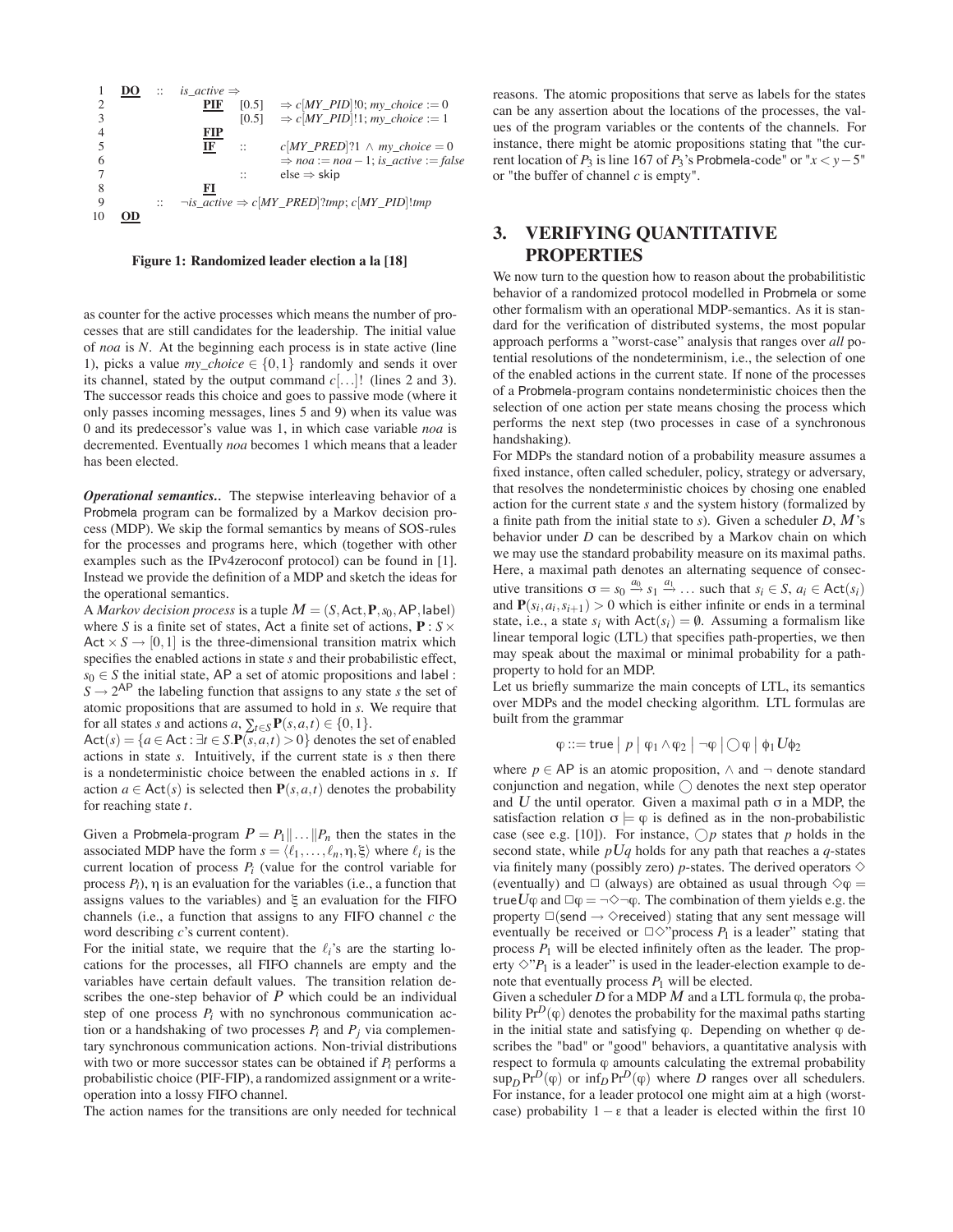rounds for all schedulers, which amounts showing that

$$
\inf_D \Pr^D\big(\diamondsuit(n \mathtt{o} \mathtt{a} = 1 \wedge \text{\#rounds} \leq 10)\big) \, \geq \, 1 - \epsilon.
$$

where " $noa = 1$ " stands for the property "a leader has been elected", while #rounds is a counter for the number of attempts to find a leader (not shown in Fig.1). Equivalent to this is the requirement that the maximal probability for the event given by the formula

$$
\Box \big(\text{\#rounds} \leq 10 \to \texttt{noa} \neq 1\big)
$$

is smaller or equal  $\varepsilon$ . In fact, due to the fact that

$$
\inf_D \Pr^D(\phi) = 1 - \sup_D \Pr^D(\neg \phi)
$$

it suffices to provide an algorithm for calculating maximal probabilities for LTL formulas under all schedulers. The idea for this relies on an automata-based approach [28, 29, 10, 12, 6]. Using standard techniques, one first constructs a deterministic  $\omega$ -automata  $A_{\varphi}$  for the given LTL formula  $\varphi$ . Then, one generates the (reachable fragment of the) product  $M \times A_{\varphi}$  which is again an MDP. The states in  $M \times A_{\varphi}$  have the form  $\langle s, z \rangle$  where *s* is a state in M and *z* an automata-state. The paths in  $M \times A_{\varphi}$  encode the pairs  $\langle \sigma, \zeta \rangle$ consisting of a path  $\sigma$  in M and their runs  $\zeta$  in  $A_{\varphi}$ . Then, one can show that the maximal probability for  $\varphi$  in  $M$  agrees with the maximal probability for the paths in  $M \times A_{\varphi}$  where the acceptance condition of  $A_{\varphi}$  holds. The latter depends on the chosen type of deterministic  $\omega$ -automaton. For instance, for Streett automaton the acceptance condition is a strong fairness condition which can be treated in a rather simple way: by analysing the strongly connected components, the Streett acceptance condition allows to derive a set *C* of states in the product such that

$$
\operatorname{sup}_D \operatorname{Pr}^D_M(\varphi) \ = \ \operatorname{sup}_D \operatorname{Pr}^D_{M \times A_{\varphi}}(\diamondsuit C).
$$

That is, the automata-approach provides a reduction of LTL-model checking problem for MDPs to the problem of computing maximal reachability probabilities in MDPs. The latter is solvable by means of a linear program [9, 7].

To give an idea for the linear programming approach, assume that M is a MDP with state space *S* and we ask for the maximal probability to reach a set  $C \subseteq S$ . The idea is now to use variables  $x_s$ for all states  $s \in S$  for the maximal probability to reach C from *s*. We first may perform a graph analysis for computing the sets  $S^0$ of all states that cannot reach  $C$  and the set  $S^1$  of states that reach *C* almost surely under some scheduler. Then,  $x_s = 0$  if  $s \in S^0$  and  $x_s = 1$  if  $s \in S^1$ . For the remaining states, we use the inequality

$$
x_s \geq \sum_{t \in S} \mathbf{P}(s, a, t) \cdot x_t
$$

for all actions  $a \in \text{Act}(s)$ . This system of inequalities has a unique minimal solution with  $x_s \in [0,1]$  and this minimal solution agrees with the maximal reachability probabilities.

#### **4. THE MODEL CHECKER** LIQUOR

The modeling language Probmela described in section 2 yields the input language of the tool LiQuor, <sup>1</sup> which supports the analysis of probabilistic reactive systems by means of model checking lineartime properties in a quantitative setting. More precisely, the functionality of LiQuor is to take a Probmela-program  $P = P_1 || \dots || P_n$ and a linear temporal logic (LTL) formula  $\varphi$  as input and to calculate the maximal or minimal probability that  $\varphi$  holds for  $P$ .





**Figure 2: Schema for LiQuor**

A system description in Probmela is translated into an intermediate XML-like format, called PASM (Probabilistic Assembler like Language), for a virtual machine that serves for generating the MDP-semantics. PASM is an easily extendable low-level guardoriented system description language and moreover contains elements to control the model checking process. PASM serves as the target language for the Probmela compiler that was implemeneted by constructing an ANTLR [24] grammar out of Probmela's syntax and semantics.

To tackle the state explosition problem, LiQuor generates the MDP for  $P$  with an on-the-fly technique, similar to those realized in the popular non-probabilistic model checker SPIN, and using *partial order reduction* criteria. The idea of the partial order reduction approach [25, 15, 27] is to analyse only a fragment of the state space, rather than the full system model, using the redundancies in interleaving-based representations of asynchronous systems that origin from the commutativity of independent actions executed by processes that run in parallel. Independent actions are those that can be executed in any order without affecting each other's enabledness and with the same effect as they were executed in parallel. Typically, this is the case for "local, internal" actions of different processes, i.e., actions that do not refer to shared variables and do not depend on the communication possibilities.

In [4, 11], Peled's partial order reduction approach with so-called ample-sets, has been adapted to the probabilistic setting for verifying linear time properties. For this, one aims at a sub-MDP  $M'$ of  $M$ , which means a MDP where the state space is a subset of  $M$ 's state space and where the enabled actions of a state  $s'$  in  $M'$ , called the ample-set of  $s$ , are contained in  $Act(s)$ , and which can be generated with an on-the-fly technique, without generating the full MDP  $M$ . The underlying notion for the independence of two actions  $\alpha$  and  $\beta$  requires that for any state *s* with  $\{\alpha, \beta\} \subset \text{Act}(s)$ we have (i)  $\beta$  is enabled in any  $\alpha$ -successor of *s*, and vice versa, and (ii) the probabilistic effect of the action sequences  $\alpha\beta$  and  $\beta\alpha$ . agree, that is,

$$
\sum_{t \in S} \mathbf{P}(s, \alpha, t) \cdot \mathbf{P}(t, \beta, w) = \sum_{u \in S} \mathbf{P}(s, \beta, u) \cdot \mathbf{P}(u, \alpha, w)
$$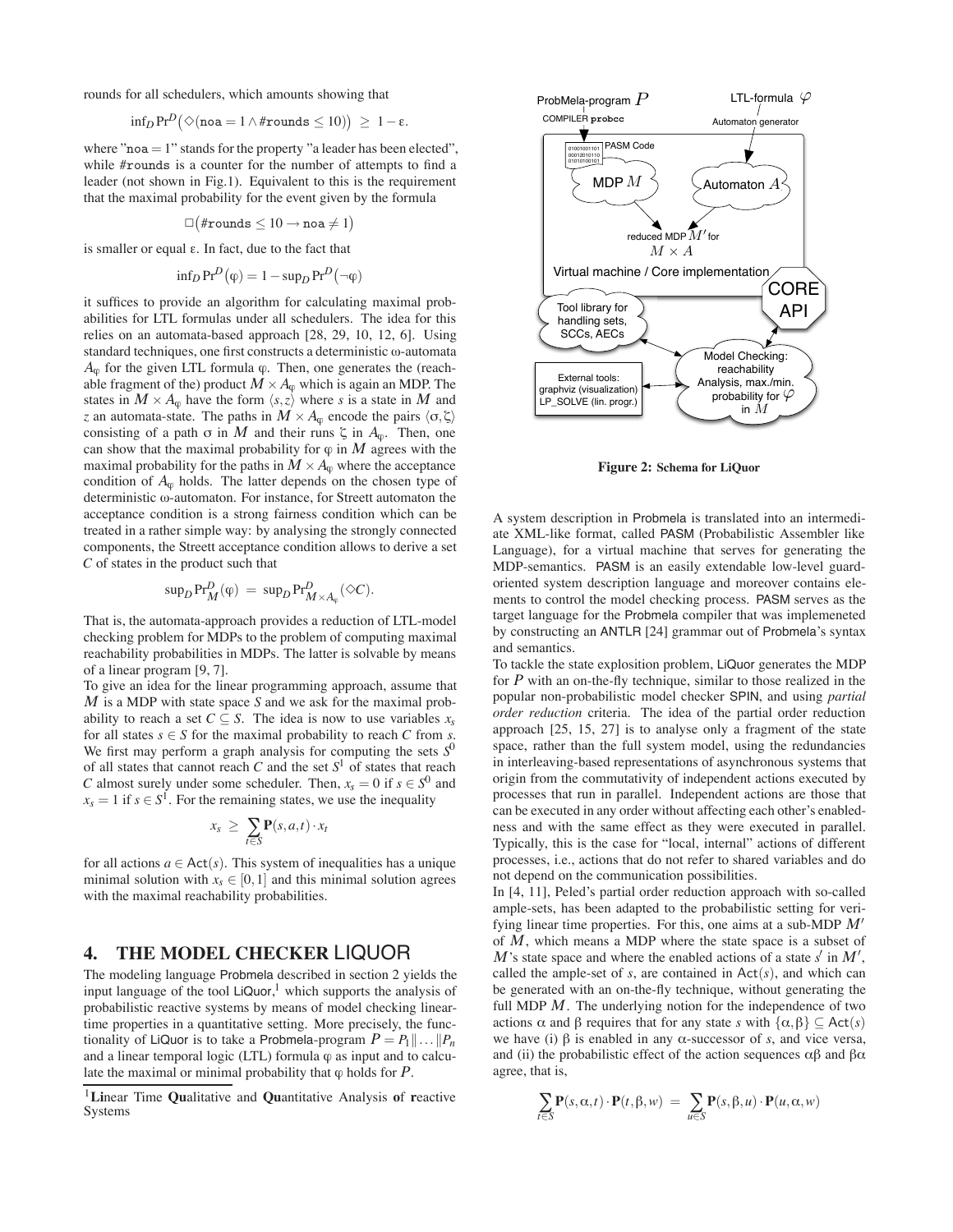- **A1** If ample(*s*)  $\neq$  Act(*s*) then all actions  $\alpha \in \text{ample}(s)$  are stutter actions.
- **A2** If  $s \xrightarrow{\alpha_1} \ldots \xrightarrow{\alpha_n} s_n \xrightarrow{\beta} \ldots$  is a path in M where  $\beta$  is dependent on some action in ample(*s*) then  $\alpha_i \in \text{ample}(s)$  for some  $i \in$ {1,...,*n*}.
- **A3** For each end component  $(T, A)$  in M' there is a state  $t \in T$ with  $\text{ample}(t) = \text{Act}(t)$ .
- **A4** If  $s \xrightarrow{\alpha_1} \ldots \xrightarrow{\alpha_n} s_n \xrightarrow{\gamma} \ldots$  is a path in M where

 $\alpha_1,\ldots,\alpha_n,\gamma \notin \text{ample}(s)$ 

and  $\gamma$  is probabilistic then  $|\text{ample}(s)| = 1$ .

**Figure 3: Conditions for the ample-sets**

for all states *w*.

To ensure that  $M$  and  $M'$  have the same extremal probabilities for LTL formulas, the chosen ample-sets have to fulfill conditions **A1** -**A4** in Fig.3. (In addition, we have to require that the ample-set is non-empty for any non-terminal state.) Conditions **A1**, **A2** and **A3** are exactly as in the non-probabilistic case. **A1** requires that for any state  $s$  in  $M'$  that is not fully expanded, all ample actions are stutter actions, which means that they do not change the state-labels. The most difficult condition is **A2**. Speaking roughly, condition A2 ensures that any path  $\sigma$  in the full MDP  $M$  can be transformed into a path  $\sigma'$  in  $M'$  by switching the order of independent actions. To ensure that through infinitely many permutations of independent actions the orginal path  $\sigma$  and the new path  $\sigma'$  fulfill the same LTL formulas, condition **A3** is needed. The concept of end components has been introduced in [13]. They can be understood as the MDP-counterpart of strongly connected subgraphs or ergodic sets of Markov chains. They are defined as strongly connected sub-MDPs *N* where certain fair schedulers can ensure that once *N* is entered, *N* is never left and almost surely all states of *N* are visited infinitely often.

While **A1**-**A3** are as in the non-probabilistic case, the last condition **A4** is special for the probabilistic approach. It ensures that the above path-transformation can be applied "simultaneously" to the paths generated by a given scheduler  $D$  for  $M$ , thus yielding a scheduler  $D'$  for  $M'$  such that the probabilities for all LTL-formulas under  $D$  and  $D'$  agree.

In order to apply the ample set method in practice the conditions in Fig.3 are checked during DFS-based model construction. While condition **A1** is local and easy to check conditions **A2**, **A3** and **A4** are not as easy to handle. For this reasons, **A2** - **A4** are replaced with stronger and computationally simpler conditions. See Fig. 3. Peled proved (see [25]) that deciding **A2** is of the same computational complexity as deciding the reachability problem. For this reason, **A2** is replaced with the stronger condition **H2** which is easy to check with the independence relation. The independence relation itself is established by analysing for each action-pair  $(\alpha,\beta)$  the occurrence of variables that are written in  $\alpha$  and read in  $\beta$  (or vice versa). In this case the actions are considered as dependent.<sup>2</sup> Similarily, **A3** is replaced by the simpler sufficient condition **H3** which looks for DFS-backward edges and can simply be integrated in the

#### $H1 = A1$

**H2** Consider as ample set candidates only  $\text{ample}(s) = \text{Act}(P_i, s)$ all enabled actions of a process  $P_i$  in state  $s$ , and assure that:

If ample(s)  $\neq$  Act(s) then each action  $\alpha \in \text{ample}(s)$  is independent of all other processes  $P_i$ ,  $j \neq i$  (future) actions.

**H3** Let ...  $\frac{\alpha_{n-1}}{\cdots} s_{n-1} \xrightarrow{\alpha_n} s_n \xrightarrow{\alpha_{n+1}} s_{n+1} \cdots \xrightarrow{\alpha_j} s_j$  be the DFS-stack in the construction of  $M'$ , ample( $s_n$ ) = Act( $s_n$ ) and  $\exists n': n < n' < j: \text{ample}(s_{n'}) = \text{Act}(s_{n'}).$ 

If a backward edge is discovered from  $s_i$  to a state  $s_i$  where  $n < i < j$ , then put ample( $s<sub>j</sub>$ ) = Act( $s<sub>j</sub>$ ).

**H4** Assure that  $\text{ample}(s) = \text{Act}(s)$  or  $|\text{ample}(s)| = 1$ .



on-the-fly construction of the reduced MDP  $M'$ . The correctness of **H3** follows by the fact that any end component contains a cycle. To guarantee that **A4** holds we switch to condition **H4** which is stronger but easy to implement.

*Experimental results.* The leader election protocol can be considered as representative for a setting where asynchronous (distributed) processes communicate information under unreliable conditions in order to establish a certain goal. In Fig.5 results for the leader election protocol with a various number of processes are presented. The columns "lp-size" show the number of inequalities in the linear program that has to be solved to calculate the measure of all paths that satisfy the formula under consideration.

| (unreduced model) |          |             |                |
|-------------------|----------|-------------|----------------|
| procs             | states   | transitions | lp-size        |
|                   | 414      | 892         | 427            |
| 3                 | 10584    | 32611       | 14784          |
|                   | 214219   | 865928      | 499121         |
| 5                 | 4386319  | 22159973    | 16520905       |
| 6                 | 89042275 | 552863314   | not calculated |

(reduced with partial order red.) procs states transitions lp-size 2 333 653 319  $\begin{array}{c|c|c|c|c} 3 & 8274 & 22130 & 9136 \\ 4 & 151186 & 500212 & 259462 \end{array}$ 4 151186 500212 259462<br>5 2819281 10599317 7264947 10599317

**Figure 5: The asynchronous leader election protocol with property**  $\Diamond$ (**process**  $P_1$  **is a leader**).

6 51874770 223645588 not calculated

According to these results it seems that the reduction on the number of transitions has a greater impact on the lp-reduction than the reduction on the number of states. This is as we expected because for each state that is ommited there is the possibility of "saving" several actions which do not occur as inequalities anymore. The runtime is omitted in the table since our implementation does not include full optimization for speed, yet.

<sup>2</sup>Note of course that this is a heuristic, too. There could be common variables with just the right content with  $\alpha$  and  $\beta$  still being independent.